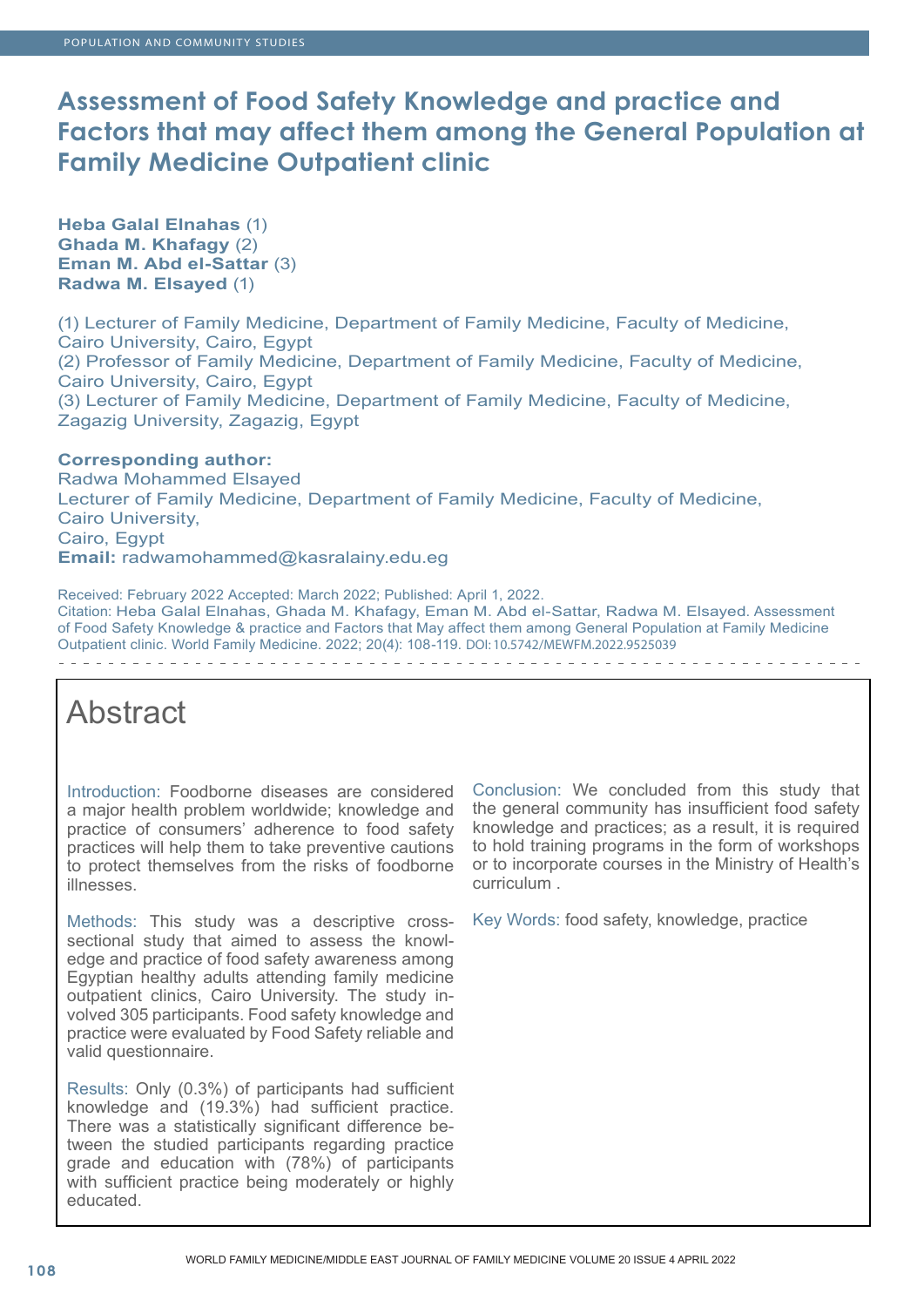## **Introduction**

Foodborne disease is any disease caused by eaten food. Ingestion of sufficient quantity is the primary cause in producing such diseases [1]. Developing countries are much more affected by foodborne diseases due to food safety training negligence, insufficient hygiene practices and unhygienic storage [2]. According to the World Health Organization (WHO), roughly 2 million foodborne illnesses occur each year worldwide, primarily in impoverished nations [3]. So, foodborne diseases are considered a major health problem and therefore food safety is a global health goal [4].

Food safety is defined as the degree of certainty that food will not cause illness or harm to the customer when cooked, served, and consumed as advised [5].

Although food producers, manufacturers, and traders are the main parties responsible for ensuring food safety, knowledge and practice of consumers adherence to food safety practices, will help them take preventive caution to protect themselves from foodborne disease hazards [6]. Disease-causing microbes, viruses, parasites, and other food-borne organisms proliferate and are spread as a result of unsanitary food preparation, transport, and preservation [7]. In the house, there are no rules for food preparation, handling, or storage. International studies have demonstrated that during domestic food preparation, consumers often implement unsafe behaviors with food handling, thereby such malpractices may increase the risk and incidence of food poisoning [2].

Consumer education is the only way used to maintain food safety at home. Previous study [8] has indicated the necessity for ongoing initiatives to educate consumers about the dangers of inappropriate food handling.

## Method

**Type of study:** This is a descriptive Cross-sectional study, done in the family medicine outpatient clinic at Cairo University.

**Ethical considerations:** Approval was obtained from the ethical committee in Cairo University number MS-128- 2021.

**Sample Size and Participants: Patients attending Kasr** Alainy Outpatient Family Medicine Clinics for any medical reason and who were more involved in food preparation, of both sexes, were invited to participate in the study. Based on the previous study of El Sakhy et al. in 2020 [4] at which poor knowledge was reported in 40%, and the rate of population of the selected age group at the clinic was 1500 in the last 3 months, the minimal required sample size was calculated to be 300 by using open epi6 program with confidence interval 90% and power 80%.

Inclusion and exclusion criteria: All adults of both sexes aged 18-65 years and involved in food preparation, were included in this study, while adult patients who had any cognitive or psychological problems were excluded.

**The study tools:** The study was conducted from February 2021 to October 2021. Food safety knowledge and practice was evaluated by Food Safety reliable, and valid questionnaire which was developed by Byrd-Bredbenner, et al (2007) [9]. The questionnaire was designed in English language so; a back-to-back translation into Arabic was conducted via Cairo University Center for Foreign Languages and Translation Specialist.

**Study design:** This study was conducted on 305 adults of both sexes aged 18-65 years, involved in food preparation, attending Kasr Alainy Outpatient Family Medicine Clinics, who were invited to participate in the study. Participants completed the following package: Firstly, written informed consent was taken after explaining the steps of the study, and then the researcher took detailed history to exclude any medical problem which may interfere with the study, finally fulfilling the food safety questionnaire to evaluate the food safety knowledge and practice.

#### **The questionnaire consisted of three parts:**

1. Demographic characteristics

2. Food-handling practices, which is subdivided into: food bacteriology practices, food cooking and preparation processes, storage of food and sanitizing practices.

3- Food safety knowledge, which is organized into three categories: preparation of food, storage of food, and sanitizing knowledge.

#### **Statistical analysis of data:**

The data was coded, entered, displayed, and analyzed by computer using the Statistical Package for Social Science (SPSS) version 26 data base software application. The Chi square (X2) test was used to find a relationship between distinct qualitative variables. Qualitative data were expressed as frequencies and percent .

For quantitative variables, mean and standard deviation (SD) were calculated, and an independent t-test (t) was performed to find differences between them . When the significant probability (P value) was < 0.05 and <0.001, the results were declared statistically significant and very statistically significant, respectively.

## **Result**

As illustrated in Table (1), the majority of participants were females (85.9%). The high education constitutes only (11.8%) of the participants. The distribution of age groups was nearly equal. The majority live with their families (94.1%).

Table (2) shows that, regarding Frequency of meals consumed away from home where (81.6%) of participants almost always consume meals away from home. Regarding personal food poisoning, only (11.8%) experienced food poisoning. The main source of food health advice was from family and friends in (66.9%) of cases.

Table (3A) shows that, regarding food handling practice about (21.3%) know that after using a chopping board to slice uncooked meat or chicken and needing to slash tomatoes, they should clean it with soap and wash it under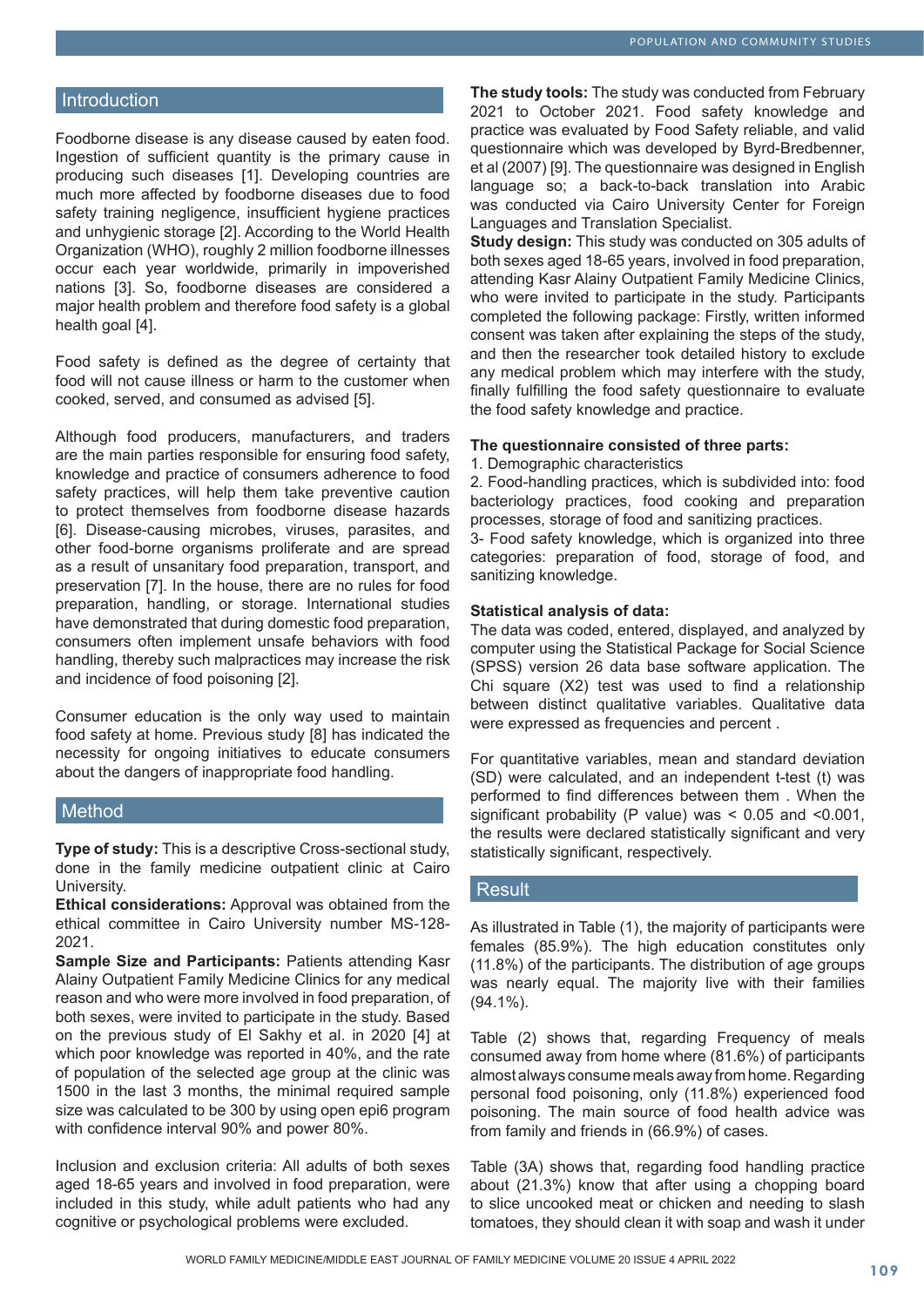heated water, and (13.8 percent) knows that if they have a wound on the back of their hand, they should gauze pad the wound and wear a glove when preparing food for others.

About (10.2%) of the studied participants know that a hamburger is properly cooked if it has the correct food thermometer reading. About (27.5%) of participants are aware that putting cold ice cream in their basket should be done at the end of the shopping excursion.

Table (3B) shows that; (36.1%) of the studied participants knows that they should defrost frozen meat in the refrigerator and (20.0%) knows that in case of the power being turned off any beef, chicken, or fish in their freezer that has melted and feels warm, should be thrown away.

Table (4A) shows that (14.1%) of the studied participants are aware that Staphylococcus bacteria can cause food poisoning, and (5.9%) knows that that Campylobacter germs are most commonly found in uncooked poultry. About (6.9%) of the participants in the study are aware that if they don't wash their hands after handling raw chicken, they increase the risk of contaminating the next meal they touch, with Salmonella germs.

About (10.8%) percent of the participants in the study are aware that all meals are harmless when prepared to a temperature level of 74 degrees.

Table (4B) demonstrates that (3.9%) of the participants in the study are aware that the average temperature in freezers should be 4 degrees Celsius to ensure food safety .

About (11.1%) of the participants in the study are aware that kitchen countertops should be cleansed, disinfected, and sterilized after all of these activities. (If the counter is in continual use, clean it after use, whenever you start working with another sort of food, and at 4-hour intervals).

As illustrated in Table (5) and Figure (1) only (0.3%) had sufficient knowledge and (19.3%) had sufficient practice. As illustrated in Table (6) and Figure (2) there was a statistically significant difference between the studied participants regarding practice grade and education with (78%) of participants with sufficient practice who were moderate or highly educated.

| Variables                 |                      |     | Study group<br>$(N=305)$ |
|---------------------------|----------------------|-----|--------------------------|
|                           |                      | N   | %                        |
| Gender                    | Male                 | 43  | 14.1                     |
|                           | Female               | 262 | 85.9                     |
| Education                 | Primary or less than | 127 | 41.6                     |
|                           | primary education    |     |                          |
|                           | Secondary education  | 142 | 46.6                     |
|                           | Higher education     | 36  | 11.8                     |
| Age group                 | 20-25                | 53  | 17.4                     |
|                           | 26-30                | 50  | 16.4                     |
|                           | 31-35                | 69  | 22.6                     |
|                           | 36-40                | 61  | 20.0                     |
|                           | ≥41                  | 72  | 23.6                     |
| <b>Residential status</b> | Family               | 287 | 94.1                     |
|                           | Alone                | 14  | 4.6                      |
|                           | Dormitories          | 4   | 1.3                      |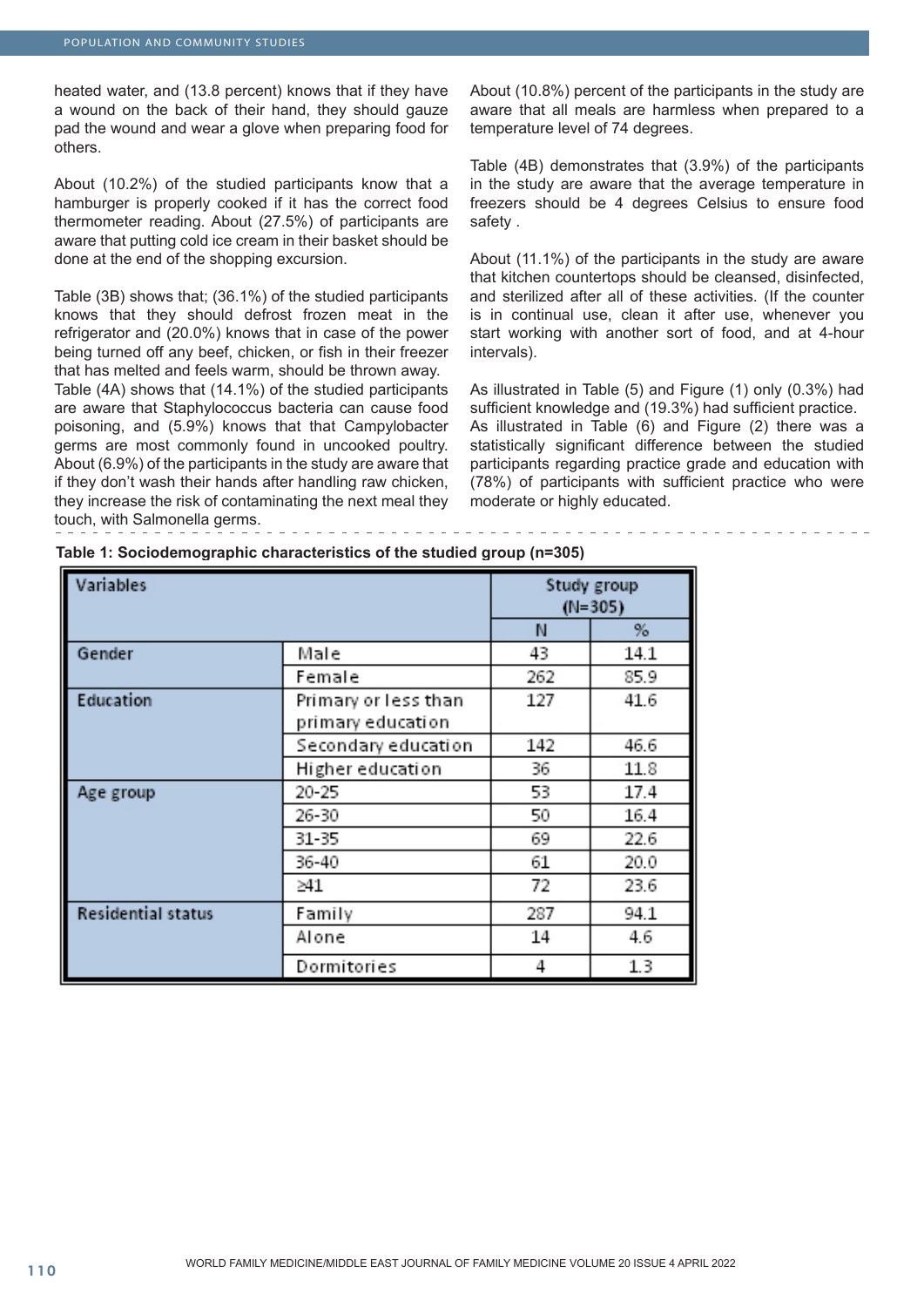| Table 2: Personal food habits in the studied group (n=305) |  |  |  |  |  |
|------------------------------------------------------------|--|--|--|--|--|
|------------------------------------------------------------|--|--|--|--|--|

| Variables                                       |                 | Study group<br>$(N=305)$ |      |
|-------------------------------------------------|-----------------|--------------------------|------|
|                                                 |                 | N                        | $\%$ |
| Purchases for household consumption at home     | Yes             | 286                      | 93.8 |
|                                                 | N٥              | 19                       | 6.2  |
| Personal cooking habit                          | Yes, almost,    | 249                      | 81.6 |
| Meals eaten outside home on a regular basis     | always          |                          |      |
|                                                 | Sometimes       | 56                       | 18.4 |
|                                                 | Never           | 50                       | 16.4 |
|                                                 | 1-3 times/month | 68                       | 22.3 |
| Frequency of meals eaten outside                | 1-2 times/week  | 68                       | 22.3 |
|                                                 | >2 times/week   | 60                       | 19.7 |
|                                                 | Everyday        | 59                       | 19.3 |
| Exposure to food poisoning:                     | Yes             | 36                       | 11.8 |
|                                                 | N٥              | 269                      | 88.2 |
|                                                 | Family/friends  | 204                      | 66.9 |
|                                                 | Personal doctor | 7                        | 2.3  |
| Main source of customer and food healthy advice | Mass media      | 45                       | 14.8 |
| from:                                           | Internet        | 41                       | 13.4 |
|                                                 | Other           | 8                        | 2.6  |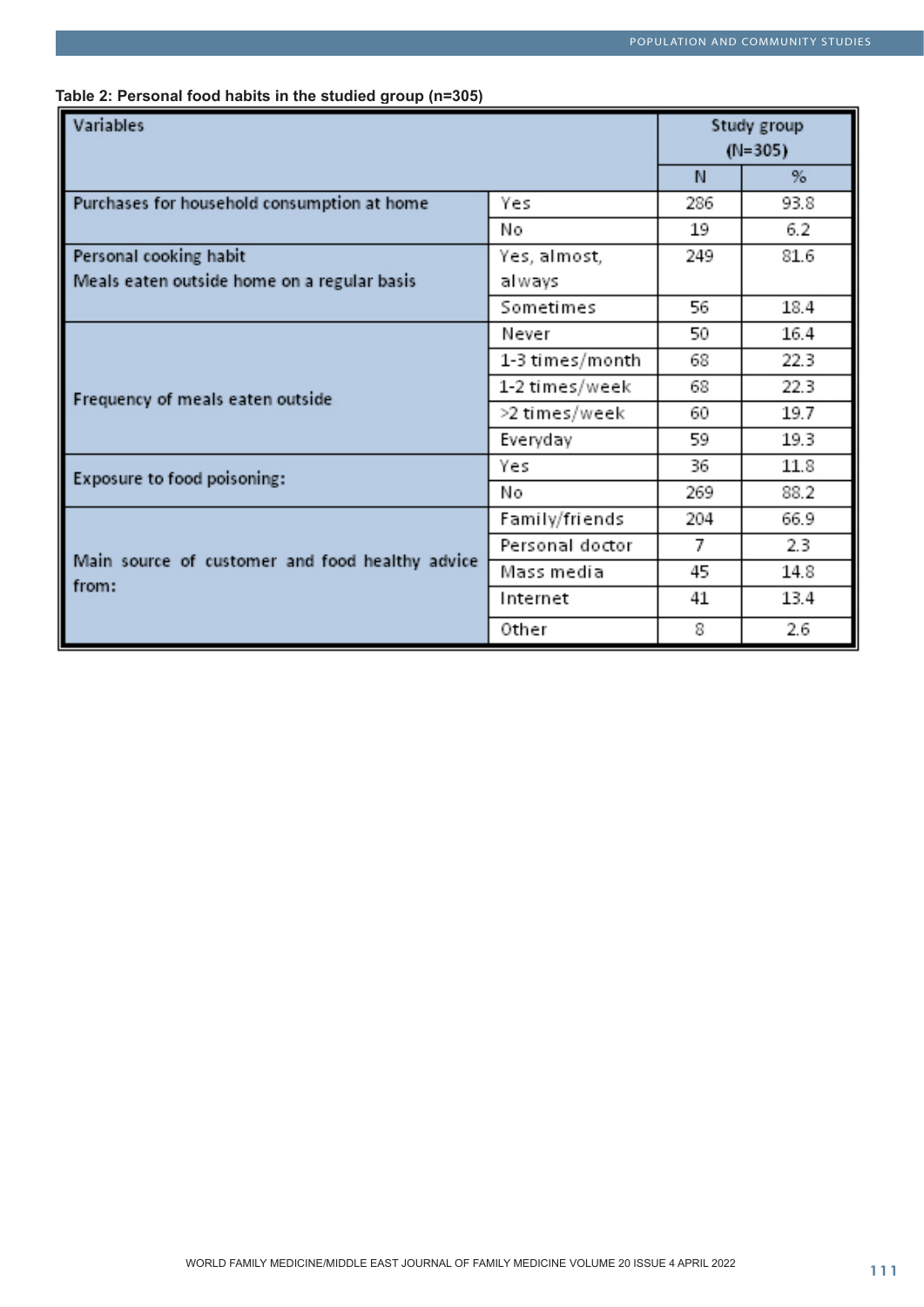# **Table 3A: Food handling practice among the studied group**

| Questions                                                        | Response                                                 |     | Study group<br>$(N=305)$ |
|------------------------------------------------------------------|----------------------------------------------------------|-----|--------------------------|
|                                                                  |                                                          | N   | $\%$                     |
|                                                                  | Soap the chopping board and run                          | 65  | 21.3                     |
| (1) After slicing fresh meat on a                                | it under heated water to clean it                        |     |                          |
| chopping board                                                   | [Proper Practice]                                        |     |                          |
|                                                                  | [Improper Practice]                                      | 240 | 78.7                     |
| (2) When you need to re-use the knife<br>after cutting raw flesh | Using detergent and<br>heated<br>water [Proper Practice] | 78  | 25.6                     |
|                                                                  | [Improper Practice]                                      | 227 | 74.4                     |
| (3) Raw meat stored in                                           | Lowest shelf [Proper Practice]                           | 43  | 14.1                     |
|                                                                  | [Improper Practice]                                      | 262 | 85.9                     |
| (4) If you have a wounded hand, do                               | Yes, when I wrap the wound in                            | 42  | 13.8                     |
| you cook food for others?                                        | gauze and use a glove [Proper                            |     |                          |
|                                                                  | Practice].                                               |     |                          |
|                                                                  | [Improper Practice]                                      | 263 | 86.2                     |
| do you check that<br>(5) How<br>a                                | When it has reached the desired                          | 31  | 10.2                     |
| hamburger is sufficiently cooked?                                | temperature on the monitor                               |     |                          |
|                                                                  | [Proper Practice]                                        |     |                          |
|                                                                  | [Improper Practice]                                      | 274 | 89.8                     |
| (6) Time needed to reheat leftover                               | Till the water boils<br>[Proper                          | 106 | 34.8                     |
| foods                                                            | Practice]                                                |     |                          |
|                                                                  | [Improper Practice]                                      | 199 | 65.2                     |
| (7) How do you know whether the                                  | When the meat has reached the                            | 29  | 9.5                      |
| chickens are fully cooked?                                       | desired temperature on the                               |     |                          |
|                                                                  | monitor [Proper Practice]                                |     |                          |
|                                                                  | [Improper Practice]                                      | 276 | 90.5                     |
| (8) When do you add frozen ice cream                             | Just before finishing off, at the                        | 84  | 27.5                     |
| to your shopping basket?                                         | end of the shopping excursion                            |     |                          |
|                                                                  | [Proper Practice]                                        |     |                          |
|                                                                  | [Improper Practice]                                      | 221 | 72.5                     |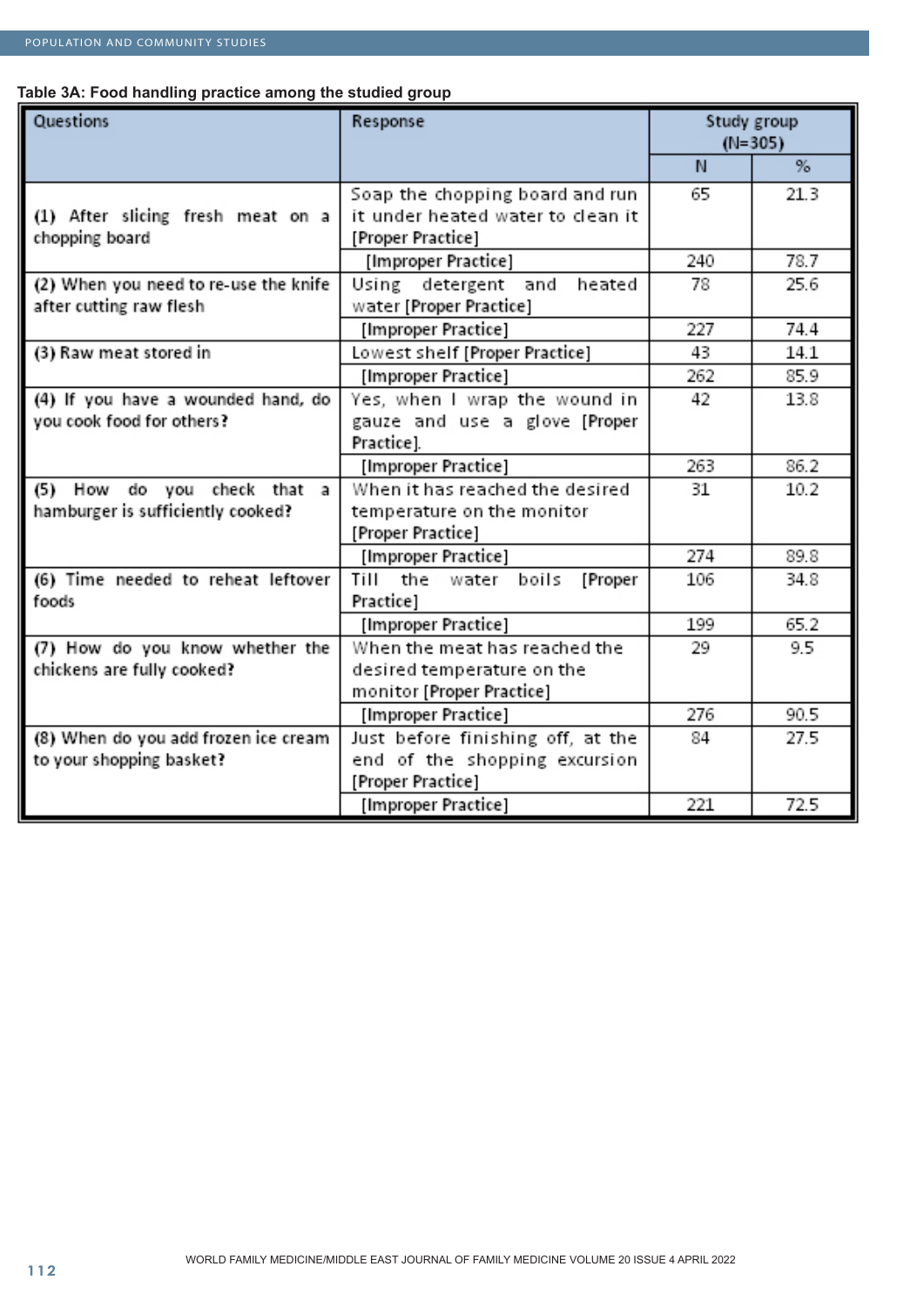**Table 3B: Food handling practice among the studied group**

| Questions                                                                                      | Response                                                        | Studied group<br>$(N=305)$ |      |  |
|------------------------------------------------------------------------------------------------|-----------------------------------------------------------------|----------------------------|------|--|
|                                                                                                |                                                                 | N.                         | %    |  |
| (9) Defrost frozen meat                                                                        | In the refrigerator [Proper Practice]                           | 110                        | 36.1 |  |
|                                                                                                | [Improper Practice]                                             | 195                        | 63.9 |  |
| (10) Do you have a thermometer in your                                                         | Yes [Proper Practice]                                           | 96                         | 31.5 |  |
| refrigerator?                                                                                  | [Improper Practice]                                             | 209                        | 68.5 |  |
| (11) If the power is turned off and the beef,<br>chicken, or fish in your fridge is melted and | Throw them away [Proper Practice]                               | 61                         | 20.0 |  |
| becomes warm,                                                                                  | [Improper Practice]                                             | 244                        | 80.0 |  |
| (12) Is there a way to keep the meal fresh<br>until the individual is ready to consume it?     | Keep it in the fridge and reheat if<br>needed [Proper Practice] | 123                        | 40.3 |  |
|                                                                                                | [Improper Practice]                                             | 182                        | 59.7 |  |
| (13) Before you begin making meals, wash<br>your hands by                                      | Water and regular soap<br>[Proper<br>Practice]                  | 119                        | 39.0 |  |
|                                                                                                | [Improper Practice]                                             | 186                        | 61.0 |  |
| (14) How frequently do you clean your<br>kitchen faucet?                                       | Daily [Proper Practice]                                         | 119                        | 39.0 |  |
|                                                                                                | [Improper Practice]                                             | 186                        | 61.0 |  |
| (15) You rinse vegetables and fruit using                                                      | Cold running water [Proper Practice]                            | 209                        | 68.5 |  |
|                                                                                                | [Improper Practice]                                             | 96                         | 31.5 |  |
| (16) You wash your hands after handling                                                        | Touching Face [Proper Practice]                                 | 55                         | 18.0 |  |
| food while touching                                                                            | [Improper Practice]                                             | 250                        | 82.0 |  |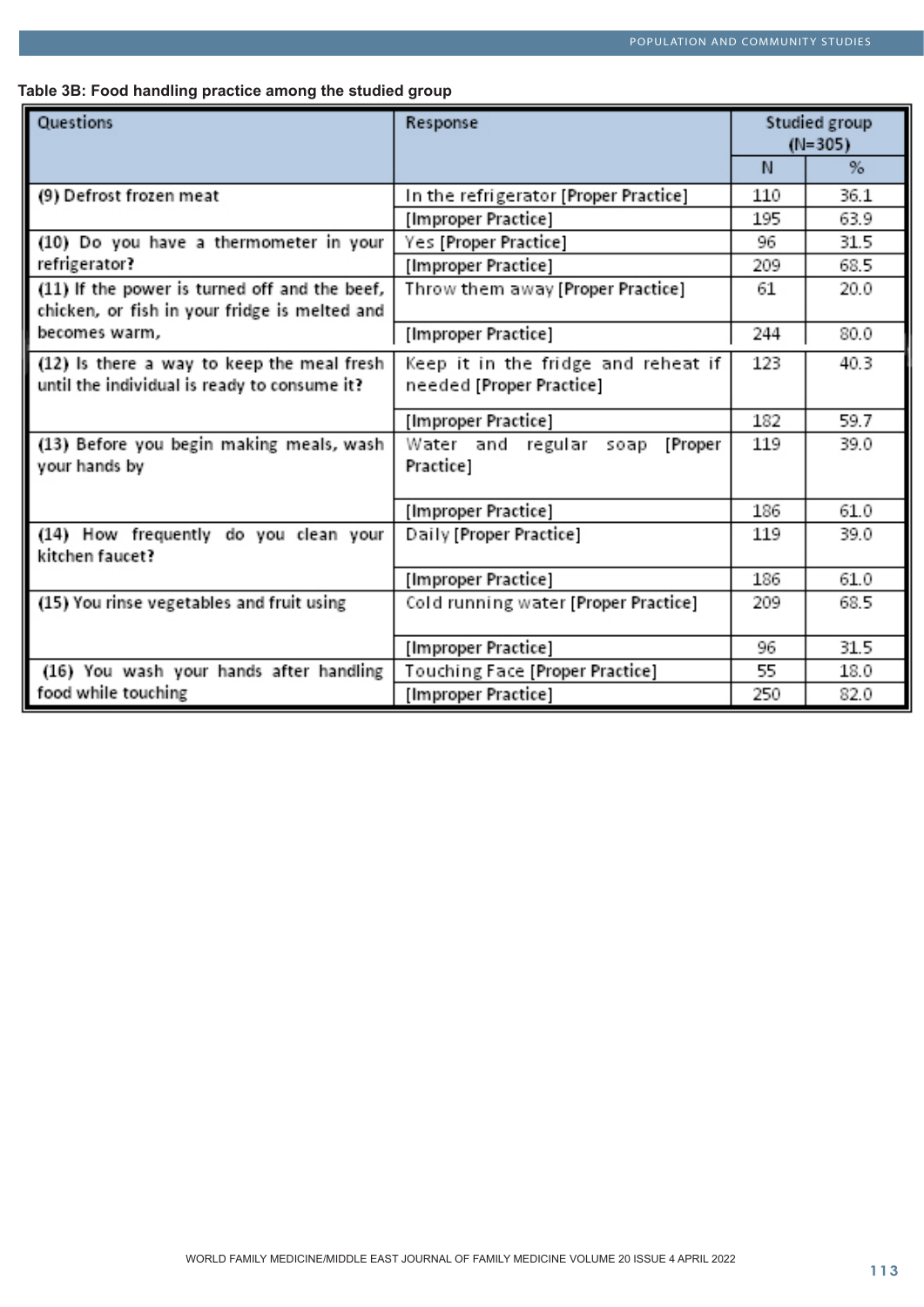# **Table 4A: Food safety knowledge among the studied group**

| Questions                                               | Response                                                              | Studied group<br>$(N=305)$ |      |
|---------------------------------------------------------|-----------------------------------------------------------------------|----------------------------|------|
|                                                         |                                                                       | N                          | %    |
| (17) Staphylococcus bacteria are<br>associated with     | Cooks who create food with their                                      | 43                         | 14.1 |
|                                                         | bare hands and just let it cool at<br>temperature.<br>[Proper<br>room |                            |      |
|                                                         | Knowledge]                                                            |                            |      |
|                                                         | [Improper Knowledge]                                                  | 262                        | 85.9 |
| (18) Which food is most often related                   | Poultry that is raw or undercooked                                    | 18                         | 5.9  |
| with Campylobacter bacteria?                            | [Proper Knowledge]                                                    |                            |      |
|                                                         | [Improper Knowledge]                                                  | 287                        | 94.1 |
| (19) Risk of polluting the next food with               | Uncooked<br>poultry<br>[Proper                                        | 21                         | 6.9  |
| Salmonella bacteria, if you don't wash                  | Knowledge]                                                            |                            |      |
| your hands after handling?                              | [Improper Knowledge]                                                  | 284                        | 93.1 |
| (20) Listeria bacteria are most linked to               | Deli meats [Proper Knowledge]                                         | 22                         | 7.2  |
|                                                         | [Improper Knowledge]                                                  | 283                        | 92.8 |
| (21) At which temperature meals are<br>considered safe? | 74 c [Proper Knowledge]                                               | 33                         | 10.8 |
|                                                         | [Improper Knowledge]                                                  | 272                        | 89.2 |
| (22) How can foodstuff be protected if it               | should be cooked<br>properly<br>It                                    | 47                         | 15.4 |
| harbors Salmonella?                                     | [Proper Knowledge]                                                    |                            |      |
|                                                         | [Improper Knowledge]                                                  | 258                        | 84.6 |
| (23) What consistency should omelettes                  | Albumen and volk are<br>solids                                        | 109                        | 35.7 |
| have in order to feel safe to eat?                      | [Proper Knowledge]                                                    |                            |      |
|                                                         | [Improper Knowledge]                                                  | 196                        | 64.3 |
| (24) Food that is lowest prone to induce                | Chocolate cake [Proper Knowledge]                                     | 56                         | 18.4 |
| food illness                                            | [Improper Knowledge]                                                  | 249                        | 81.6 |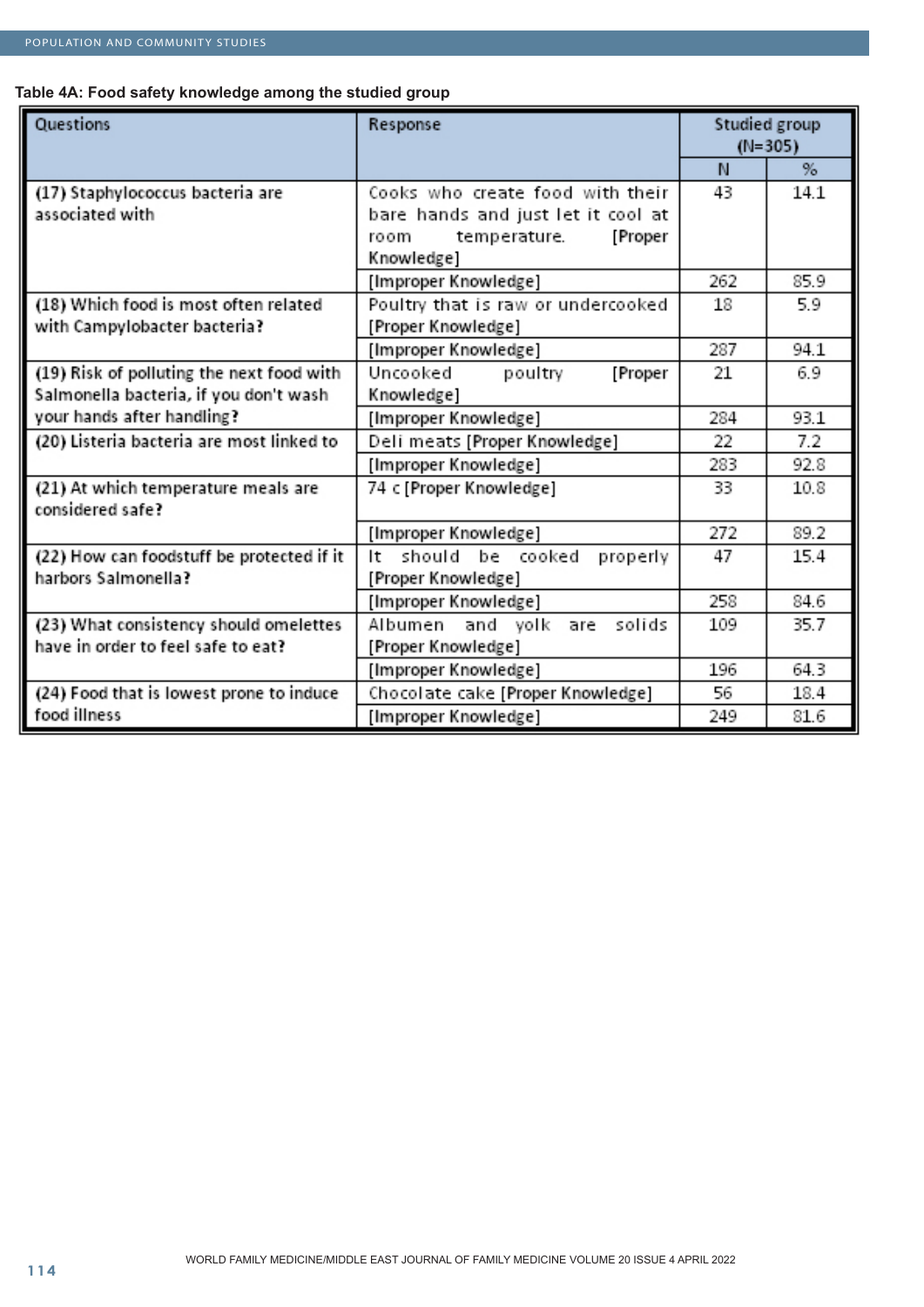## **Table 4B: Food safety knowledge among the studied group**

| Questions                                        | Response                           | Study group<br>$(N=305)$ |      |
|--------------------------------------------------|------------------------------------|--------------------------|------|
|                                                  |                                    | N                        | $\%$ |
| (25) Fridges should be kept at an optimum        | 4 c [Proper Knowledge]             | 12                       | 3.9  |
| temperature of?                                  | [Improper Knowledge]               | 293                      | 96.1 |
| (26) Food can be frozen to kill hazardous        | False [Proper Knowledge]           | 97                       | 31.8 |
| microorganisms?                                  | [Improper Knowledge]               | 208                      | 68.2 |
| (27) The riskiest way to defrost a freezer roast | Place it on the kitchen counter to | 38                       | 12.5 |
| is?                                              | defrost. [Proper Knowledge]        |                          |      |
|                                                  | [Improper Knowledge]               | 267                      | 87.5 |
| (28) When keeping raw beef, fish, or poultry in  | All precautions should be taken.   | 38                       | 12.5 |
| the fridge?                                      | [Proper Knowledge]                 |                          |      |
|                                                  | [Improper Knowledge]               | 267                      | 87.5 |
| (29) The most crucial method for avoiding food   | Keep items frozen till ready to    | 52                       | 17.0 |
| contamination                                    | serve or cool. [Proper Knowledge]  |                          |      |
|                                                  | [Improper Knowledge]               | 253                      | 83.0 |
| (30) In order to avoid food contamination,       | 1 or 3 [Proper Knowledge]          | 31                       | 10.2 |
|                                                  | [Improper Knowledge]               | 274                      | 89.8 |
| (31) What is the most effective way to avoid     | Wipe with a sanitizing solution    | 34                       | 11.1 |
| food contamination in the kitchen?               | after washing with a detergent     |                          |      |
|                                                  | and rinsing. [ Proper Knowledge]   |                          |      |
|                                                  | [Improper Knowledge]               | 271                      | 88.9 |
| (32) Kitchen countertops should be cleaned,      | All of the choices [Proper         | 52                       | 17.0 |
| disinfected, and sterilized.                     | Knowledge]                         |                          |      |
|                                                  | [Improper Knowledge]               | 253                      | 83.0 |

# **Table 5: Practice and knowledge among the studied group**

| Variables       |              | Studied group<br>$(N=305)$ |      |  |
|-----------------|--------------|----------------------------|------|--|
|                 |              | N                          | $\%$ |  |
| Practice score  | Mean         | 4.49 ±3.14                 |      |  |
|                 | Range        | $0 - 13$                   |      |  |
| Knowledge score | Mean         | $2.3 + 1.54$               |      |  |
|                 | Range        | 0-8                        |      |  |
| Practice grade  | Sufficient   | 59<br>19.3                 |      |  |
|                 | Insufficient | 246<br>80.7                |      |  |
| Knowledge grade | Sufficient   | 0.3                        |      |  |
|                 | Insufficient | 304<br>99.7                |      |  |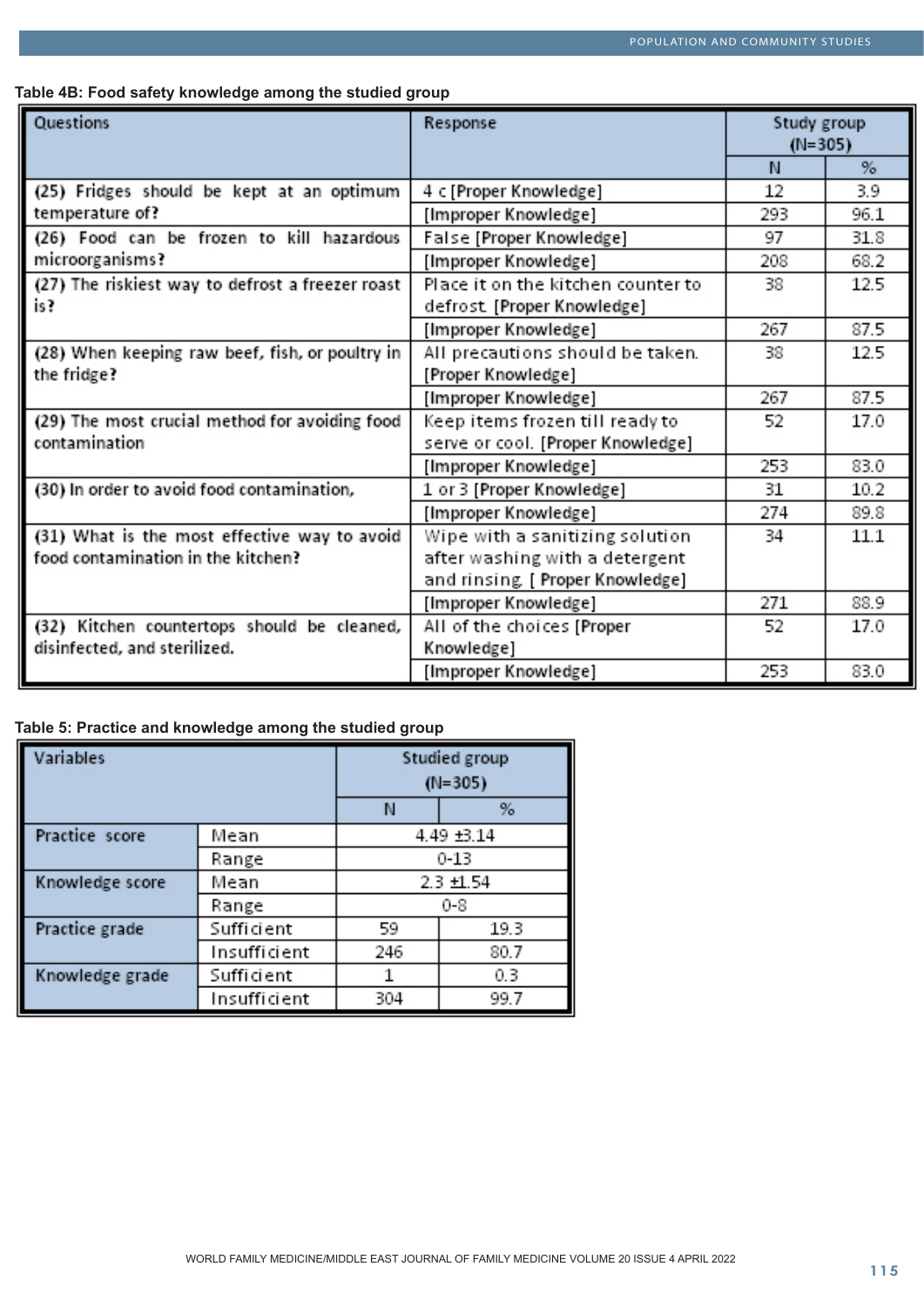



| Variables         |                          | Practice grade |          |           |              | P-value    |
|-------------------|--------------------------|----------------|----------|-----------|--------------|------------|
|                   |                          | Sufficient     |          |           | Insufficient |            |
|                   |                          |                | $(N=59)$ | $(N=246)$ |              |            |
|                   |                          | N              | $\%$     | N         | %            |            |
| Age groups        | 20-25                    | 11             | 18.6     | 42        | 17.1         | 0.244      |
|                   | 26-30                    | 10             | 16.9     | 40        | 16.3         |            |
|                   | 31-35                    | 7              | 11.9     | 62        | 25.2         |            |
|                   | 36-40                    | 13             | 22.0     | 84        | 19.5         |            |
|                   | >41                      | 18             | 30.5     | 54        | 22.0         |            |
| Gender:           | Male                     | 7              | 11.9     | 36        | 14.6         |            |
|                   | Female                   | 52             | 88.1     | 210       | 85.4         | 0.583      |
| <b>Education:</b> | Primary school<br>orless | 13             | 22.0     | 114       | 46.3         |            |
|                   | Secondary<br>school      | 27             | 45.8     | 115       | 46.7         | $< 0.001*$ |
|                   | Higher<br>education      | 19             | 32.2     | 17        | 6.9          |            |
| Residential       | Family                   | 56             | 94.9     | 231       | 93.9         |            |
| status:           | Alone                    | 3              | 5.1      | 11        | 4.5          | 0.605      |
|                   | Dormitories              | 0              | 0        | 4         | 1.6          |            |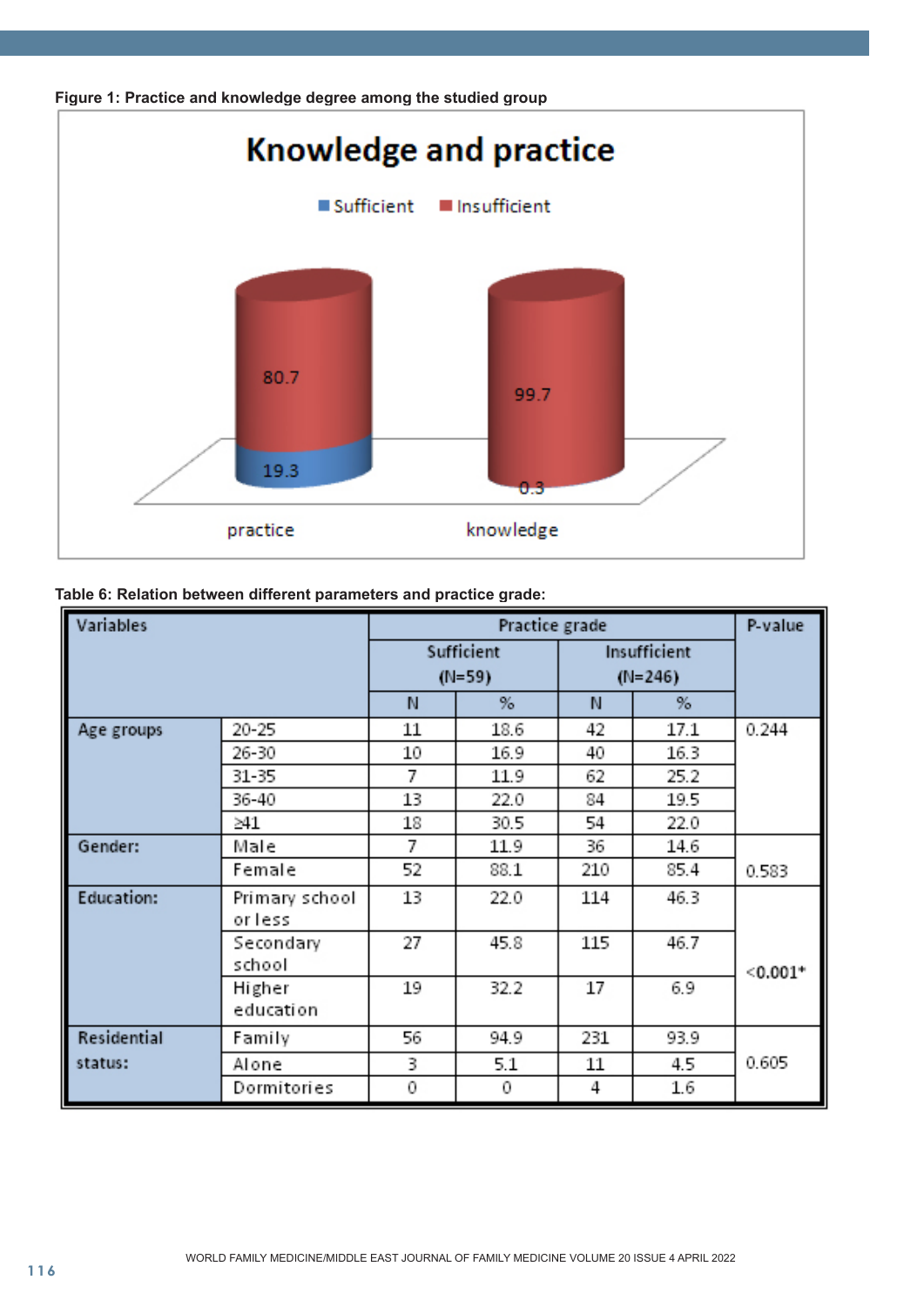

**Figure 2: Relation between practice and education among the studied group**

# **Discussion**

Foodborne illness breakouts remain an issue, suggesting a culture that does not follow safe food preparation methods. Foodborne illness prevention requires that both food manufacturers and consumers have an adequate understanding of hygienic and safety requirements. Customers' understanding, and practises about these concerns, on the other hand, is limited. Customers' knowledge, and practises about food service standards, as well as potential associated factors, was investigated in this study.

The bulk of the participants in this study were women (85.9%). Only 11.8 % of the participants have a high level of education. The age groupings were virtually evenly distributed. The vast majority of people (94%) live with their family.

Regarding meal frequency away from home, 81.6 % of individuals eat meals outdoors practically every day. Only 11.8% of people have personally suffered food poisoning. In 66.9 percent of cases, family and friends were the primary source of food safety information.

El Sakhy et al. in 2020 [4]. Conducted a study to determine the knowledge, practises, and attitudes of elderly persons in Marsa-Matrouh about food safety, and found that a few of the participants had experienced food poisoning in the previous year, which occurred by going to restaurants and eating outside their homes, while about (50.8%) made their meals by themseves. Television was the primary source of knowledge on food safety, followed by social customs (38.7 percent and19.4 percent respectively).

Ashkanani et al. in 2021[10] conducted a study to examine the food safety students' knowledge at Kuwait's Faculty of Basic Education. Merely 10% of the students said they always make their own food, while 41.7 percent said their mothers are housewives, and they prepared their food. Nearly 47 % of students said their nannies prepared meals in their homes. For the students, social media and the Internet were the primary sources of food safety information (49.6%).

Only 0.3 percent of the participants in this study had sufficient knowledge regarding food safety, while 19.3 percent had sufficient practise.

Fawzi and Shama. 2009 [11] investigated Food Safety Knowledge and Practices between Women Who work in Alexandria University, Egypt, and discovered that average mean percentage of safe practices in food handling variables, processing, and cooking (70 and 77.5, respectively) were substantially greater than its relating knowledge (60 and 70 percent). The percentage of knowledge from the other two variables, purchase & keeping, and hygienic practices (64.5 and 73.8%, respectively), was likewise greater than their related practises (63 and 71%).

This suggests that, despite their lack of awareness, some women follow the necessary protocols. This conclusion might be explained by the fact that these women were taught correct preparation and cooking skills by their parents or other relatives who did not have the necessary skills.

In research conducted in Sohag by Hamed and Mohammed (2020) [12], who evaluated food safety knowledge about food serving, it was discovered that (39 %) had proper food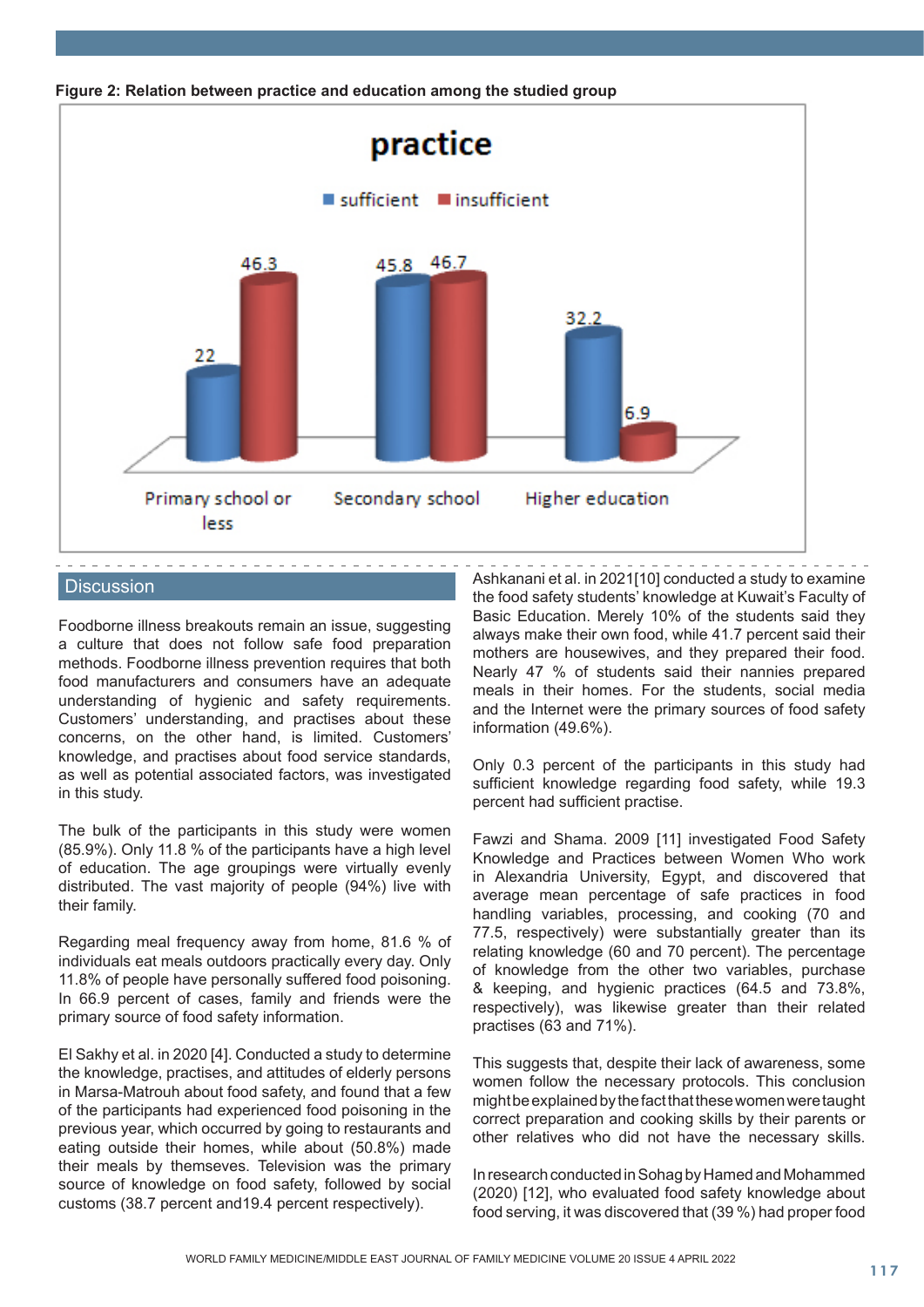handling awareness and (56.3%) were using adequate food safety measures.

Rahman et al., 2012 [13] study of food safety awareness between food providers in Borneo, discovered that only a small number of participants had adequate practise (10.8%) while respondents had adequate knowledge (37%).

This was in contrast to Iwu et al., 2017 [14], who researched food safety awareness across Nigerian food providers and discovered that (81%) had good food safety knowledge. In the present survey, roughly (21.3%) of people know that after using a cutting board to cut uncooked meat or poultry, they should wash it with soap and rinse it under hot water. (36.1%) of those polled knew that they thawed frozen food in the refrigerator, and (20.0%) know that if the power is turned out and the beef, chicken, or other fish in the freezer thaws and feels warm, they should throw it in the trash.

According to a survey conducted by Hamed and Mohammed (2020) [12], 45% of respondents believed that vegetables and uncooked meat should not be processed on the same chopping board, and 21.8 percent claimed that they often isolate uncooked meat from cooked meals.

This study's high proportion of customers with knowledge of raw meal preparation was consistent with a study by Redmond et al. 2004 [15], that found that even more than 90% of clients knew the significance of isolating kitchen utensils for uncooked and cooked foods. Similar research on the Irish population discovered that just 3% of people reused the knives they had previously used for uncooked meat cutting.

 According to research conducted by El Sakhy et al. 2020 [4], nearly 78 percent of participants always kept uncooked and cooked food apart. And over half (56.5 percent) of them never permit raw chicken, fish, or meat to come into contact with one another, and nearly two-fifths mentioned that after buying food products that could spoil in a brief period, they often kept them in the fridge within 2 hours, and they often defrost frozen stuff on countertops/radiators (46 percent and 39.5 percent respectively).

In the current study, 14% of those interviewed were aware that Staphylococcus bacteria may cause food poisoning. Approximately 7 percent of the participants in the study are aware that if they do not wash their hands after touching food, they may infect the next meal they contact with Salmonella germs. Approximately 10.8 percent of the study participants are aware that all foods are found to be safe when cooked to a temperature level of 74. Nearly 4% of the study participants are aware that 4 °C is the highest temperature fridges must be set to in order to maintain food safety.

The main objective of this study done by Ismail KA, et al. 2018 [7], was to analyse the general Saudi population's awareness, attitude, and behaviours about food safety awareness. 75.7 percent of the population had a positive attitude and followed health and food safety, such as rinsing their hands before eating. 78% did not check the fridge temperature. 61.8 percent of the study population was aware of the optimal temperature for bacterial development, which is between 4 and 50°C, and around 73.5 percent of the public was aware of illnesses that may be transferred by food. However, only 27.2 percent of the public were aware of an appropriate way of beef thawing.

According to El Sakhy et al. 2020 [4], over two-fifths of the elderly retain cooked meals at room temp till they cool, do not handle cooked foods after handling raw foods, and also don't freeze products once more after defrost.

In the current study there was a statistically significant difference between the studied participants regarding practice grade and education with (78%) of participants with sufficient practice being moderately or highly educated. This is in line with many study findings that show that the higher the participant's education, the more food safety practises they have, and vice versa.

According to Alqurashi et al. 2019 [16], who studied Food Safety Knowledge and Practices between Food manufacturing Personnel in Al Madinah Hospitals, Saudi Arabia, there was a strong correlation between participants' education levels and food safety precautions, with 48.5 percent of participants with a university education having a greater level of safe food handling.

Sibanyoni et al. 2017 [17] discovered a strong relationship between adequate food safety knowledge and practises and the educational status of food service workers in school feeding programmes in Mpumalanga, South Africa.

Others, on the other hand, claimed that there were no significant variations in participants' knowledge and educational backgrounds, as discovered by Al-Mohaithef, 2014 [18], who researched food safety knowledge and practises of food service employees in Riyadh's hospitals, Saudi Arabia.

This difference might be explained by the difference in occupational level, with his study focusing on particular food service personnel and this study focusing on nonspecified professions.

# Conclusion and Recommendations

According to the current survey, the general community has insufficient safety knowledge and practices. The disparities in practise and knowledge highlight the importance of implementing on-going food safety education and health awareness programmes. In addition to the increased demand for improving the consumer protection system, as well as the power for food production monitoring and assessment by local authorities, and expanding public understanding of environmental standards for food services.